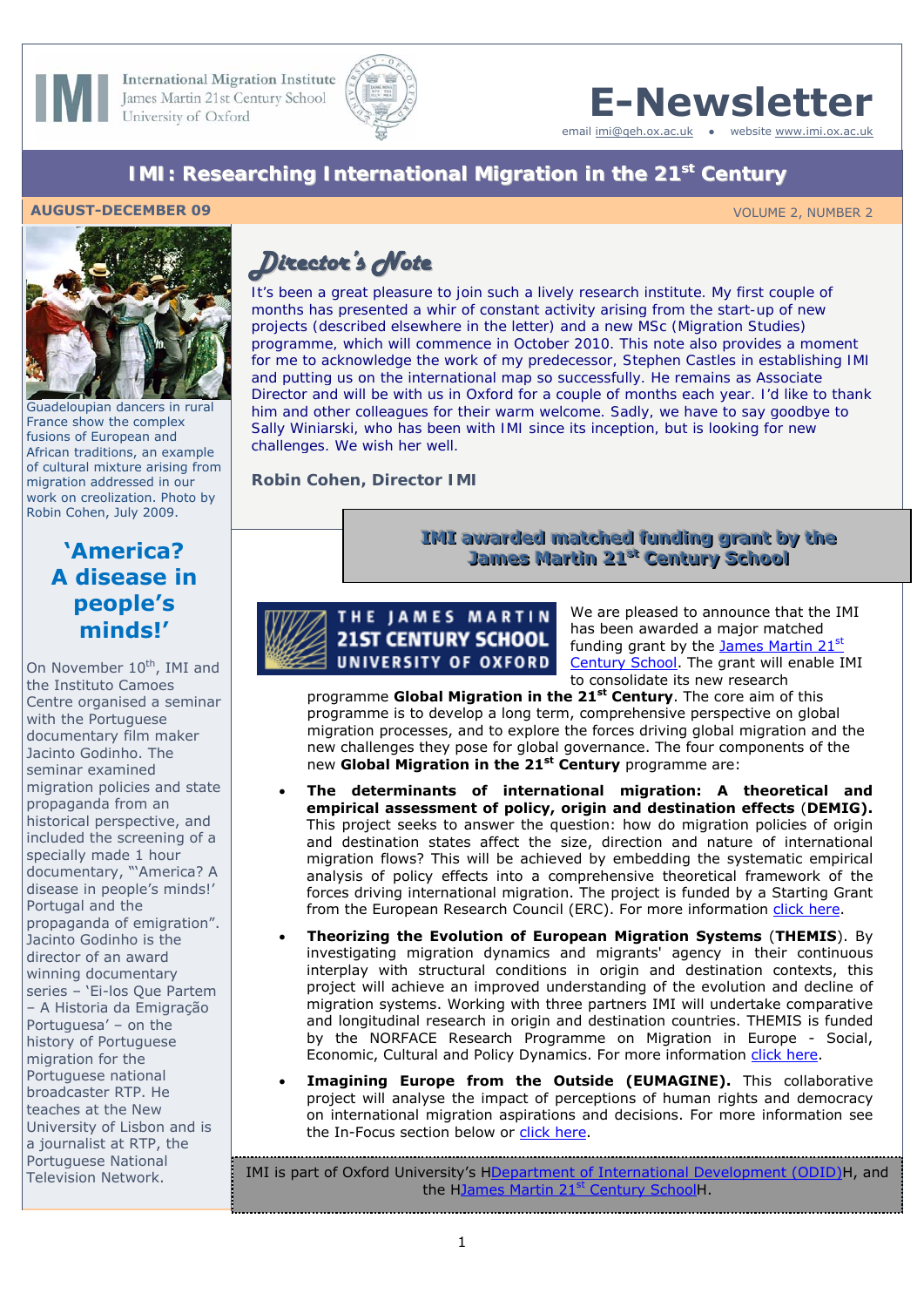### **HAVE YOU READ…**

IMI regularly publishes papers and reports in the [Publications](http://www.imi.ox.ac.uk/publications) section of its website. IMI encourages researchers, practitioners, policy makers, and all others to freely download copies of its reports and working papers. Below is a list of recent publications:

#### Hein de Haas.

*[Intra household tensions](http://www.imi.ox.ac.uk/pdfs/wp-17-hdh-intra-household-tensions)  [and conflicts of interest in](http://www.imi.ox.ac.uk/pdfs/wp-17-hdh-intra-household-tensions)  [migration decision making:](http://www.imi.ox.ac.uk/pdfs/wp-17-hdh-intra-household-tensions)  [A case study of the Todgha](http://www.imi.ox.ac.uk/pdfs/wp-17-hdh-intra-household-tensions)  [valley, Morocco](http://www.imi.ox.ac.uk/pdfs/wp-17-hdh-intra-household-tensions)*

Carlos Vargas-Silva. *[The Crisis and Migrants'](http://www.imi.ox.ac.uk/pdfs/working-paper-18-crisis-and-remittances)  [Remittances: A Look at](http://www.imi.ox.ac.uk/pdfs/working-paper-18-crisis-and-remittances)  [Hispanics in the US](http://www.imi.ox.ac.uk/pdfs/working-paper-18-crisis-and-remittances)*

#### Hein de Haas.

*[Migration System](http://www.imi.ox.ac.uk/pdfs/wp19-2009-de-haas-migration-systems-formation-and-decline)  [Formation and Decline. A](http://www.imi.ox.ac.uk/pdfs/wp19-2009-de-haas-migration-systems-formation-and-decline)  [theoretical inquiry into the](http://www.imi.ox.ac.uk/pdfs/wp19-2009-de-haas-migration-systems-formation-and-decline)  [self-perpetuating and self](http://www.imi.ox.ac.uk/pdfs/wp19-2009-de-haas-migration-systems-formation-and-decline)[undermining dynamics of](http://www.imi.ox.ac.uk/pdfs/wp19-2009-de-haas-migration-systems-formation-and-decline)  [migration processes](http://www.imi.ox.ac.uk/pdfs/wp19-2009-de-haas-migration-systems-formation-and-decline)*

### **Other Publications**

Vargas-Silva, C. and Ruiz, I. "Another Consequence of the Economic Crisis: A Decrease in Migrants' Remittances." Special Issue on the Global Financial Crisis in Applied Financial Economics, Forthcoming.

*[http://papers.ssrn.com/sol3/p](http://papers.ssrn.com/sol3/papers.cfm?abstract_id=1457135) [apers.cfm?abstract\\_id=14571](http://papers.ssrn.com/sol3/papers.cfm?abstract_id=1457135) [35](http://papers.ssrn.com/sol3/papers.cfm?abstract_id=1457135)*

Vargas-Silva, C. and Ruiz, I. "Monetary Policy and International Remittances." Journal of Developing Areas, 2010, Vol. 43, No. 2, pp. 173 – 186

*[http://muse.jhu.edu/journals/j](http://muse.jhu.edu/journals/journal_of_developing_areas/summary/v043/43.2.ruiz.html) [ournal\\_of\\_developing\\_areas/s](http://muse.jhu.edu/journals/journal_of_developing_areas/summary/v043/43.2.ruiz.html) [ummary/v043/43.2.ruiz.html](http://muse.jhu.edu/journals/journal_of_developing_areas/summary/v043/43.2.ruiz.html)*

Vargas-Silva, C.; Amuedo-Dorantes, C. and Pozo, S., "Remittances in Small Island Developing States." Journal of Development Studies, Forthcoming.

*[http://www.taylorandfrancis.c](http://www.taylorandfrancis.com/shopping_cart/products/product_detail.asp?curTab=DESCRIPTION&id=&parent_id=&sku=&isbn=9780415576956&pc=/shopping_cart/search/search.asp!search=santos-paulino) [om/shopping\\_cart/products/pr](http://www.taylorandfrancis.com/shopping_cart/products/product_detail.asp?curTab=DESCRIPTION&id=&parent_id=&sku=&isbn=9780415576956&pc=/shopping_cart/search/search.asp!search=santos-paulino) [oduct\\_detail.asp?curTab=DES](http://www.taylorandfrancis.com/shopping_cart/products/product_detail.asp?curTab=DESCRIPTION&id=&parent_id=&sku=&isbn=9780415576956&pc=/shopping_cart/search/search.asp!search=santos-paulino) [CRIPTION&id=&parent\\_id=&sk](http://www.taylorandfrancis.com/shopping_cart/products/product_detail.asp?curTab=DESCRIPTION&id=&parent_id=&sku=&isbn=9780415576956&pc=/shopping_cart/search/search.asp!search=santos-paulino) [u=&isbn=9780415576956&pc](http://www.taylorandfrancis.com/shopping_cart/products/product_detail.asp?curTab=DESCRIPTION&id=&parent_id=&sku=&isbn=9780415576956&pc=/shopping_cart/search/search.asp!search=santos-paulino) [=/shopping\\_cart/search/searc](http://www.taylorandfrancis.com/shopping_cart/products/product_detail.asp?curTab=DESCRIPTION&id=&parent_id=&sku=&isbn=9780415576956&pc=/shopping_cart/search/search.asp!search=santos-paulino) [h.asp!search=santos-paulino](http://www.taylorandfrancis.com/shopping_cart/products/product_detail.asp?curTab=DESCRIPTION&id=&parent_id=&sku=&isbn=9780415576956&pc=/shopping_cart/search/search.asp!search=santos-paulino)*

### **Global Migration in the 21st Century, continued from p.1**:

• **Global Migration Futures: Towards a Comprehensive Perspective (GMF).** The short-term focus and receiving-countries bias in policy and research result in lack of insights into how future social, economic, political, demographic and environmental change is likely to affect future migration. To fill these gaps, this project will develop long-term scenarios of future global migration trends and show how these are likely to affect societies and economies in the  $21<sup>st</sup>$  century. IMI has been awarded a grant from the Boeing Global Corporate Citizenship Programme to begin work on the project. For more information [click here](http://www.imi.ox.ac.uk/research/global-migration-futures-1).

The funded components of the **Global Migration in the 21st Century** programme have a high level of potential synergy in their common focus on the multi-level drivers of migration *processe*s*.* While DEMIG focuses on the macro-level determinants including policy impacts, THEMIS concentrates on the meso-level 'internal dynamics' of migration processes. EUMAGINE zooms in on the micro-level by studying how individual migrants' perceptions of destination countries impact upon migration decision making.

This grant from the James Martin matched funding scheme will play a vital role in enabling IMI to maximize the benefits of this research programme. It will increase our capacity to develop a robust synthesis of the insights generated by the first three empirical components (DEMIG, THEMIS, EUMAGINE). This will greatly advance our understanding of the forces driving migration processes. The resulting theoretical framework will inform and enhance the Global Migration Futures (GMF) project. This new grant will also enable IMI to generate new migration data and to forge exciting new links with other institutes of the James Martin  $21^{st}$  Century School such as the [Environmental Change Institute](http://www.eci.ox.ac.uk/), the [Oxford Institute of Ageing](http://www.ageing.ox.ac.uk/), the [Oxford Institute for](http://www.elac.ox.ac.uk/)  [Ethics, Law and Armed Conflict](http://www.elac.ox.ac.uk/) and the Oxford [Institute for Science, Innovation and](http://www.sbs.ox.ac.uk/centres/insis/Pages/default.aspx)  [Society](http://www.sbs.ox.ac.uk/centres/insis/Pages/default.aspx). The resulting cross-fertilization of ideas will help build knowledge and understanding of the links between migration and broader processes of global change.

# In-Focus: **EEEUUUMMMAAAGGGIIINNNEEE::: IIImmmaaagggiiinnniiinnnggg EEEuuurrrooopppeee fffrrrooommm ttthhheee OOOuuutttssiiidddeee**

**EUMAGINE** is a collaborative European research project in which IMI is a partner. The central aim of the project is to investigate the impact of perceptions of human rights and democracy on migrants' aspirations and decisions. To achieve this, the project systematically analyzes migration aspirations and decisions, using a multidisciplinary, mixed-method approach in four major 'source' and 'transit' countries. Special attention is given to how perceptions of human rights and democracy affect these aspirations.

The core idea of the project is that macro- and meso-level discourses on human rights and democracy influence micro level perceptions on these themes in countries of origin and transit, which in turn influence migratory aspirations and decisions. By adopting a case study approach and comparing several emigration countries, various types of regions within these countries, several modes of migration, various types of influential discourses, and different profiles of potential migrants, the project aspires to make analytical generalizations about how perceptions, aspirations and decisions are formed. The four countries under study are Morocco, Turkey, Senegal and Ukraine. Fieldwork will combine quantitative surveys and semi-structured interviews.

The empirical research is undertaken by 'geographical duo teams' consisting of one European and one non-European partner. While concentrating on the fieldwork in Morocco in collaboration with the Université Mohamed V, IMI is also responsible for coordinating the project-wide implementation of the survey and data analysis.

EUMAGINE is funded by the European Commission under the Seventh Framework Programme and undertaken by a consortium of European institutions, including IMI, where the work will be led by [Dr Hein de Haas.](http://www.imi.ox.ac.uk/about-us/people/hein-de-haas) For more information on the project, [click here](http://www.imi.ox.ac.uk/research/eumagine-imagining-europe-from-the-outside).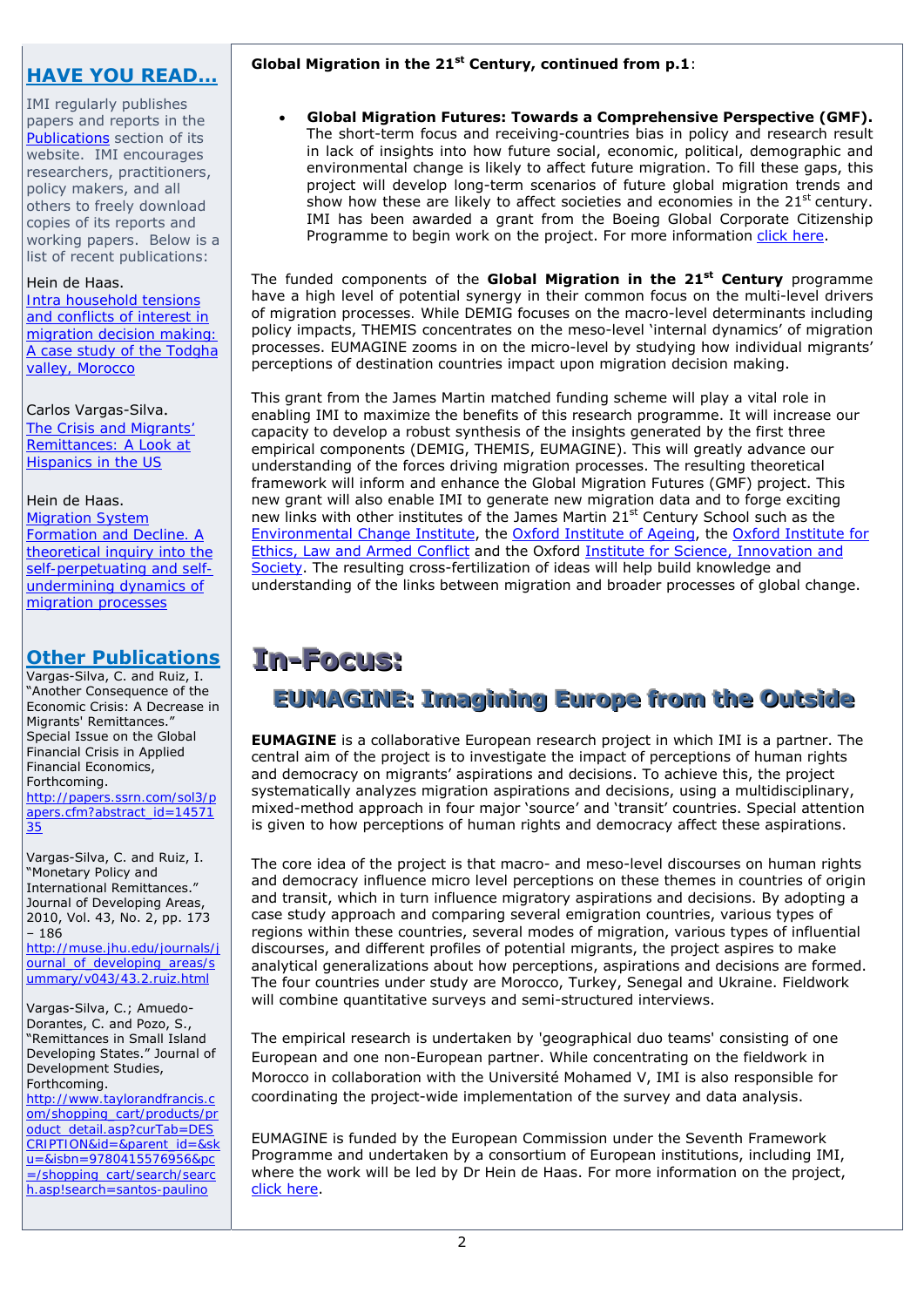**[Seminar: New](http://www.imi.ox.ac.uk/event-store/seminar-new-trends-in-moroccan-migration-views-from-the-south)  [trends in](http://www.imi.ox.ac.uk/event-store/seminar-new-trends-in-moroccan-migration-views-from-the-south)  [Moroccan](http://www.imi.ox.ac.uk/event-store/seminar-new-trends-in-moroccan-migration-views-from-the-south)  [migration](http://www.imi.ox.ac.uk/event-store/seminar-new-trends-in-moroccan-migration-views-from-the-south)  [views from the](http://www.imi.ox.ac.uk/event-store/seminar-new-trends-in-moroccan-migration-views-from-the-south)  [South](http://www.imi.ox.ac.uk/event-store/seminar-new-trends-in-moroccan-migration-views-from-the-south)** 



*The High Atlas mountains* 

On Friday November 27<sup>th</sup>, Prof. Mohamed Berriane presented a seminar at the Oxford Department of **International** Development, entitled, "New Trends in Moroccan migration – views from the South".

With over 3 million migrants living abroad, Morocco is commonly known as an emigration country. However, Moroccan migration has undergone fundamental transformations, and is now characterised by a simultaneous existence of emigration as well as immigration from the South (sub-Saharan Africa) and the North (Europe).

Based on recent empirical research, Professor Berriane gave an overview of these new migratory trends to and from Morocco, their functional relations and their implications for research and policy.

# **Visiting Fellow at IMI : Prof. Mohamed Berriane**

During Michaelmas term Mohamed Berriane, Professor at Université Mohammed V – Agdal (Morocco) has been a visitor at the IMI. IMI has an active partnership with Berriane's Moroccan research team, the E3R, and during his stay, Berriane has worked on various tasks related to this partnership, including:

- Preparing the publication of the proceedings from the international workshop co-organised in Rabat in November 2008 by IMI and E3R;
- Preparation of the second workshop of the project Transatlantic Dialogues, which will take place in Ouarzazate (Morocco) in March 2010 ;
- Progress on the MacArthur project, especially the research project on the city of Fes.
- Progress on the study commissioned by the GTZ on the possibilities of introducing the Mexican tres-por-uno model in Morocco.
- Preliminary discussions regarding the launch of the Moroccan part of the EUMAGINE project.

# **UPDATES:**

### **MacArthur Programme 'African Perspectives on Human Mobility': Preliminary Research Findings**

The four African teams are currently carrying out fieldwork and reports on preliminary research findings will soon be available on the IMI website. The Moroccan team is studying three international migration flows into the city of Fes, including sub-Saharans, Europeans and Moroccans from elsewhere. The following map presents the first results of a survey amongst the sub-Saharan population in Fes. The map indicates the African countries of origin of these migrants. Preliminary findings suggest working on the hypothesis that this population, presented as being in transit, is settling down in Fes over time. For more information on the MacArthur Programme [click here.](http://www.imi.ox.ac.uk/research/african-perspectives-on-human-mobility-1)